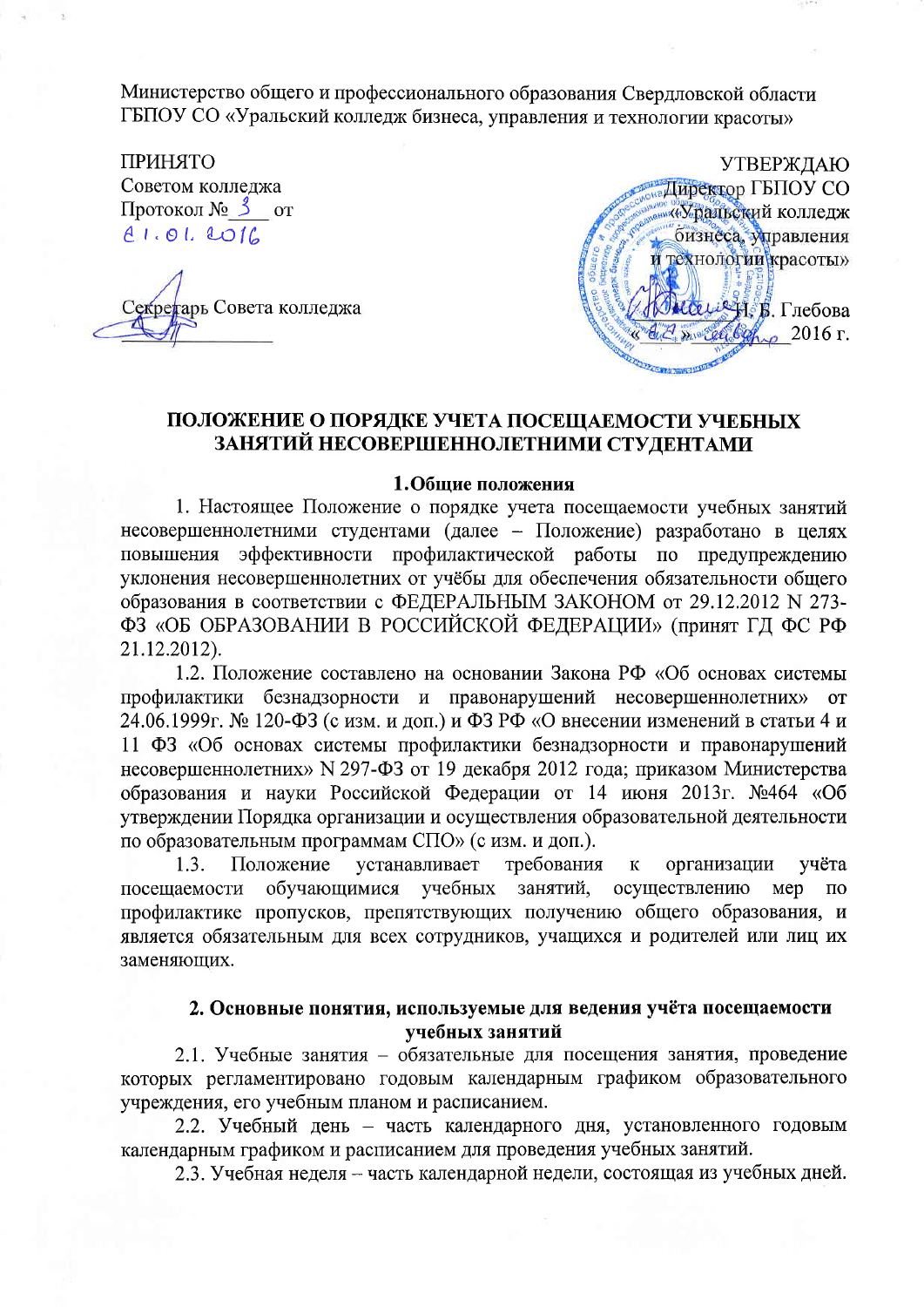2.4. Опоздание на учебное занятие - прибытие на учебное занятие после начала и до истечения половины времени, отведённого на его проведение.

2.5. Систематические опоздания - опоздания на учебные занятия в течение половины и более учебных дней недели.

2.6. Пропуск учебного занятия - отсутствие на занятии в течение более чем половины времени, отведённого на его проведение.

2.7. Пропуск учебного дня - отсутствие в течение учебного дня более чем на половине учебных занятий.

2.8. Пропуск учебной недели - пропуск в течение учебной недели более чем половины учебных лней.

2.9. Непосещение - отсутствие на учебном занятии (в течение учебного дня, учебной недели) на протяжении всего отведённого на его проведение времени.

2.10. Опоздание, пропуск, непосещение учебного занятия (дня, недели) по уважительной причине - отсутствие в течение выше названного учебного времени: связи с медицинскими показаниями; обстоятельствами чрезвычайного. непредвиденного характера; по согласованию с педагогическим работником на основании личного мотивированного обращения учащегося. письменного заявления родителей (законных представителей). документов **ИЗ** ДРУГИХ учреждений и организаций; с разрешения руководителя образовательного учреждения.

2.11. Опоздание, пропуск, непосещение учебного занятия (дня, недели) без уважительной причины - отсутствие в течение выше названного учебного времени в связи с обстоятельствами или основаниями, не попадающими под п. 2.10 настояшего Положения.

#### 3. Организация учёта посещаемости учебных занятий.

В соответствии с Правилами внутреннего распорядка студенты обязаны выполнять в установленные сроки все виды заданий, предусмотренных соответствующими учебными планами и основными профессиональными образовательными программами среднего профессионального образования.

Для централизованного контроля текущей успеваемости студентов, ритмичности их работы в течение семестра, а также для оперативного контроля за организацией, ходом и качеством учебного процесса в колледже действует система контроля посещения студентами аудиторных занятий и система отработки пропущенных студентом учебных занятий.

Студент обязан посещать все занятия, включенные в расписание.

### Учет и контроль посещаемости

3.1. Учет и контроль посещаемости студентами колледжа занятий возложен на старост групп, преподавателей, кураторов групп, социальных педагогов отделений, заведующих отделениями.

3.2. Староста учебной группы обязан:

- в ведомости учета посещаемости отмечать явку каждого студента;

- после окончания занятия подписывать ведомость у преподавателя;

- информировать куратора группы о пропусках учебных занятий.

3.3. Преподаватель обязан:

- ежедневно проверять наличие студентов на занятии;

- отмечать неявку студентов на занятие, проставляя отметку «н» в журнале учебной группы.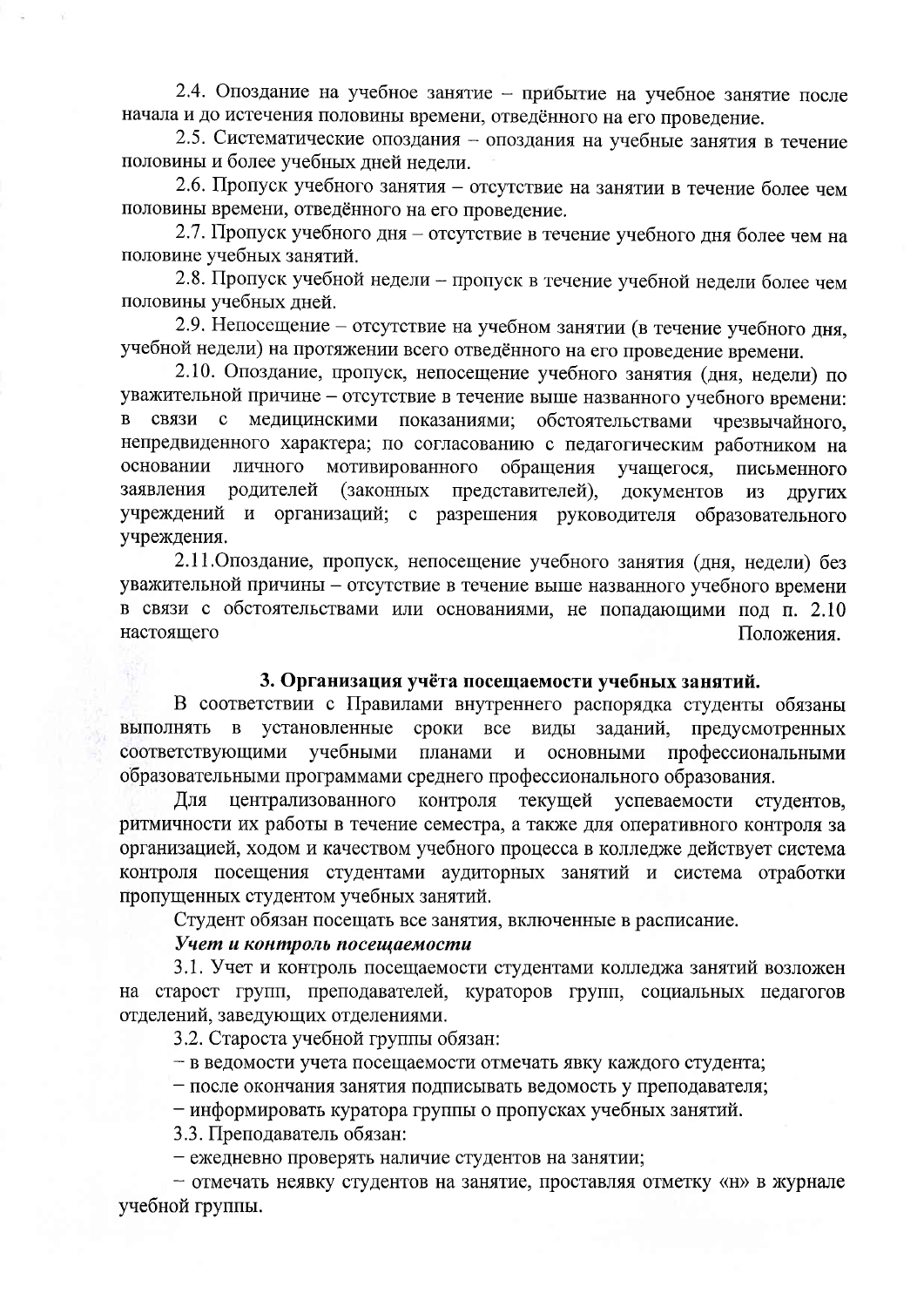3.4. Куратор учебной группы обязан:

- иметь расписание занятий учебной группы;

- ежедневно фиксировать в журнале учета посещаемость учебных занятий студентами;

- принимать оперативные меры по выяснению причин отсутствия студентов на занятиях:

3.5. Социальный педагог отделения, совместно с куратором группы, обязан:

- ежемесячно подводить итоги посещаемости студентов с дифференциацией уважительных (на основании документов о болезни и др.) и неуважительных причин:

- ежемесячно представлять заведующему отделением итоги посещаемости студентов за месяц:

- информировать заведующего отделением о пропусках учебных занятий студентами без уважительных причин;

- информировать родителей студентов о пропусках учебных занятий;

- проводить профилактическую работу по снижению количества пропусков занятий, применять меры педагогического и дисциплинарного воздействия к студентам, пропускающим занятия.

3.6. Заведующий отделением обязан:

- еженедельно проверять журнал посещаемости студентами учебных занятий:

регулярно проводить анализ посещаемости занятий и принимать необходимые меры;

организовать работу куратора учебной группы и актива группы, направленную на снижение числа пропусков занятий;

- применять воспитательные меры воздействия к студентам, пропустившим занятия без уважительной причины;

- ежемесячно представлять заместителю директора по организации и образовательного процесса (контингент) сведения о студентах, развитию систематически пропускающих учебные занятия, с указанием причин пропусков и принятых мерах педагогического воздействия.

### Документальное оформление неявки на занятия

3.7. При неявке на занятия по уважительной причине студент обязан, не позднее, чем на следующий день, поставить в известность куратора учебной группы. Студент обязан представить документы, подтверждающие уважительную причину пропуска занятий:

 $\overline{B}$ случае временной нетрудоспособности студент представляет соответствующие документы;

- в случае отсутствия по другим уважительным причинам (семейные обстоятельства, вызов в военкомат, следственные органы и т.п.) документы представляются в первый день явки на занятия после соответствующего пропуска;

представляет если студент He документов, подтверждающих уважительность пропуска занятий, то независимо от его объяснений причина пропуска занятий считается неуважительной.

3.8. В отдельных случаях студенту может быть разрешено пропустить определенное количество занятий. Решение выносится заведующим отделением на основании личного заявления студента с учетом его личности и конкретных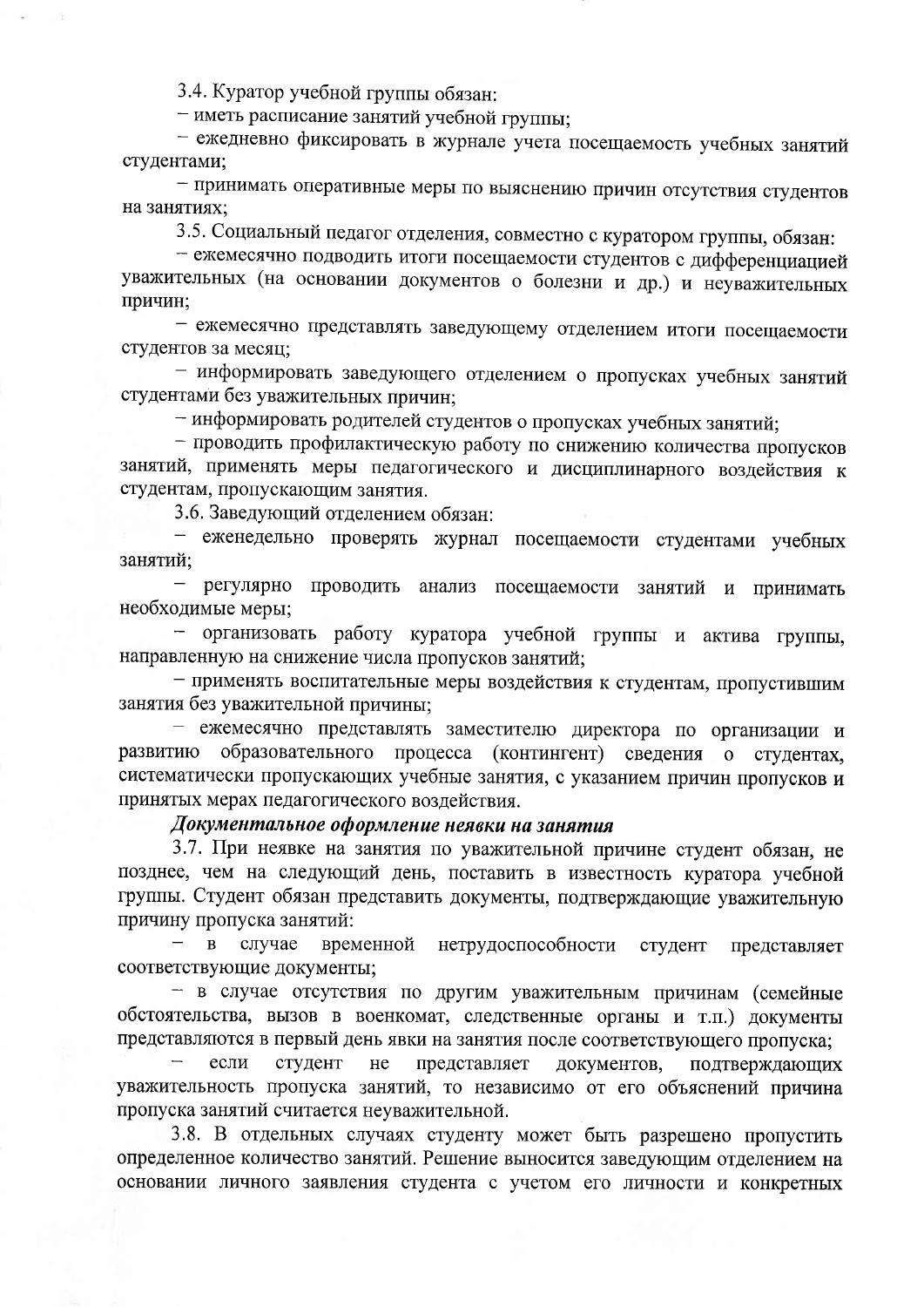обстоятельств и согласования с куратором (заявление с резолюцией заведующего отделением).

В случае положительного решения студент обязан предупредить о пропуске занятий преподавателей, ведущих занятия, и по их требованию отработать пропущенные темы. Сроки и форма отработка устанавливается преподавателем.

Учеба студента  $\Pi$ <sup>O</sup> индивидуальному графику оформляется соответствующим образом.

Принятие административных мер к студентам, имеющим пропуски занятий без уважительных причин

3.9. Административные меры применяются по представлению заведующего отделением с учетом конкретной ситуации и личности студента. За пропуски занятий без уважительных причин студент может быть наказан  $\overline{B}$ административном порядке:

- объявление выговора - если в течение месяца студент пропустил без уважительных причин более 25% занятий в совокупности по различным предметам;

- объявление строгого выговора - если за семестр студент повторно пропустил в течение очередного месяца без уважительных причин более 25% занятий в совокупности по различным предметам;

- отчисление из колледжа - если за очередной семестр студент пропустил без уважительных причин более 50% занятий в совокупности по различным предметам.

# 4. Правила отработки пропущенных занятий студентами

4.1. Согласно Уставу Колледжа обучающиеся обязаны за время обучения выполнять требования, предусмотренные учебными планами образовательных программ. Пропущенные учебные занятия студент обязан отработать  $\bf{B}$ соответствии с требованиями Положения о балльно-рейтинговой системе оценивания успеваемости студентов колледжа.

4.2. Студенты, отсутствующие на занятиях обязаны:

- самостоятельно выполнять все домашние задания:

- брать задания у преподавателей, чтобы наверстать пропущенный материал.

4.3. При пропуске теоретических занятий по уважительной причине студент может получить у преподавателя консультацию по неясным вопросам. По вопросам пропущенного семинара проводится собеседование.

4.4. Пропущенные практические, лабораторные работы должны быть отработаны в полном объёме.

4.5. Срок проведения отработки пропущенных занятий для каждого студента устанавливается преподавателем индивидуально.

4.6. Со студентами, уклонившимися от отработок пропущенных занятий, преподаватели и заведующий отделением обязаны проводить соответствующую работу (личная беседа преподавателя или заведующего отделением, приглашение к заместителю директора по О и РОП, на совещание при директоре и т.д.).

4.7. Для студентов, пропустивших учебные занятия из-за длительной болезни, отработка должна проводиться  $\Pi 0$ индивидуальному графику, согласованному с заведующим отделением.

В исключительных случаях (участие в региональных конференциях, спортивных соревнованиях, студенческих олимпиадах и др.) заведующий